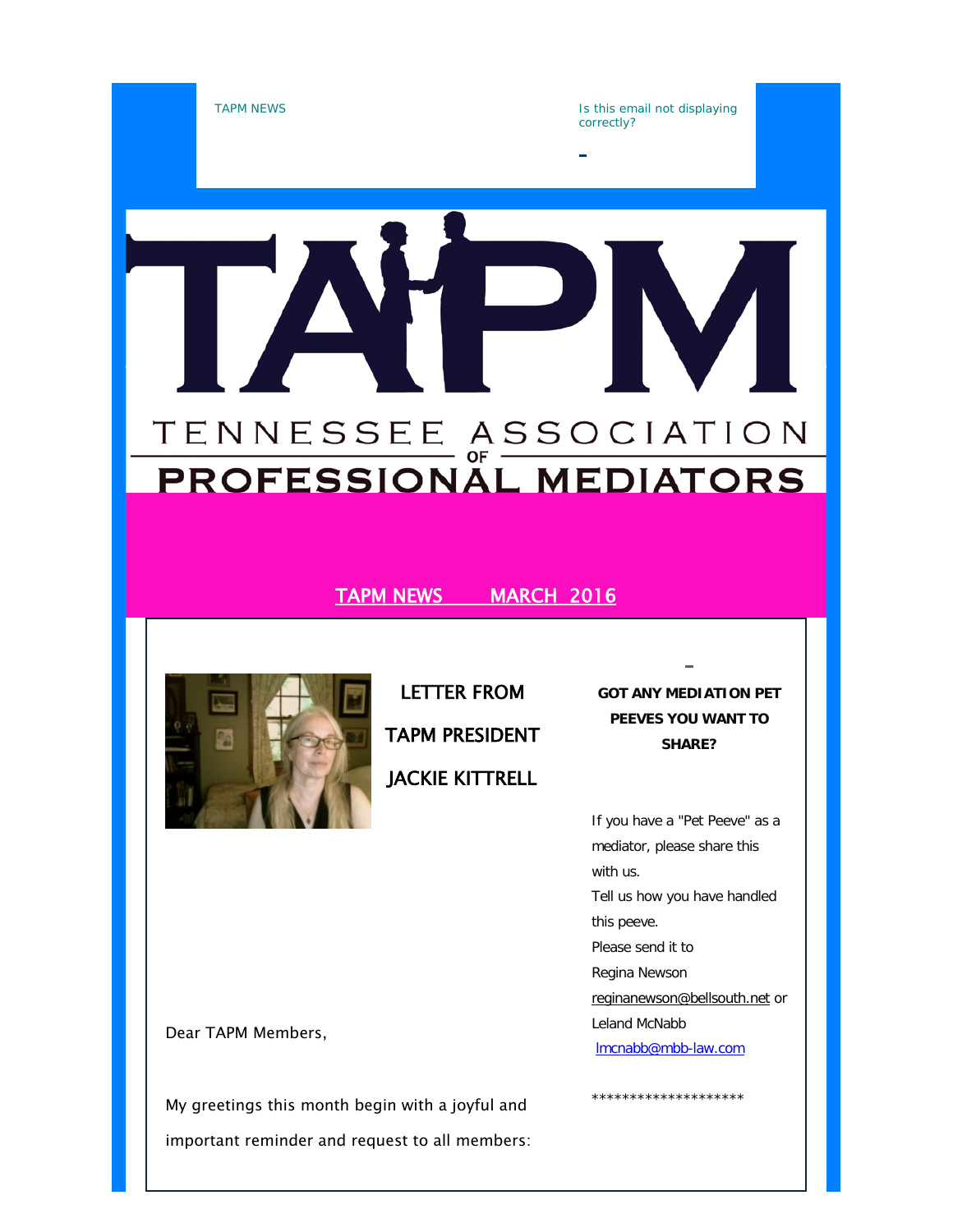Please register early and often for TAPM's Annual Seminar, to be held at Lipscomb in Nashville on Friday, April 8. The day also includes our TAPM annual meeting, election of Officers, and the Annual Luncheon and Award Presentation for the Coalition for Mediation Awareness in Tennessee (CMAT). Tell all your colleagues about this oncein-a-long-long-while event and urge them to attend with you!

Where else can you meet a famous and beloved legend of the mediation field, Forrest "Woody" Mosten, who teaches across the country and abroad but, until now, never in Tennessee? His subject will be "47 Things Mediators Should Know", helping you acquire practical skills, marketing ideas, useful theory, and a how to bring about a higher awareness of dispute resolution. (Read Marietta Shipley's article about Woody in this issue.)

And, where else can you honor one of our own fabulous recipient of the Grayfred Gray Public Service in Mediation Award ("GG" for short), the one and only Marnie Huff---she who has helped bring this very award into being over 9 years ago, and who is now being presented with that same award by a grateful mediation community? (And, yes, the TAPM nomination committee managed to keep the secret until we told her this past month, and no, we are not making Marnie do the preparation work! We will have, in our next issue, a

### **WHAT'S SO DIFFERENT ABOUT ELDER MEDIATION?**

The increasing importance of mediation as a tool for dispute resolution and the rapid "aging" of our population are converging to create a growing need for mediators who are specially trained in elder mediation.

#### **What is this specialty?**

The ACR section on Elder Decision-Making and Conflict Resolution has created Training Objectives that help define Elder Mediation. (See: Elder Care and Elder Family Decision-Making Mediation: Training Objectives and Commentary.)

"Elder mediation ... refers to all mediation in which participants address issues that occur as a result of life cycle events, transitions, and/or losses often associated with aging and dying."

The Elder Mediator International Network (EMIN) states in their "Code of Professional Conduct for Mediators Specializing in Issues of Aging" (2015) that Elder Mediators need to be "informed and qualified both in mediation practices and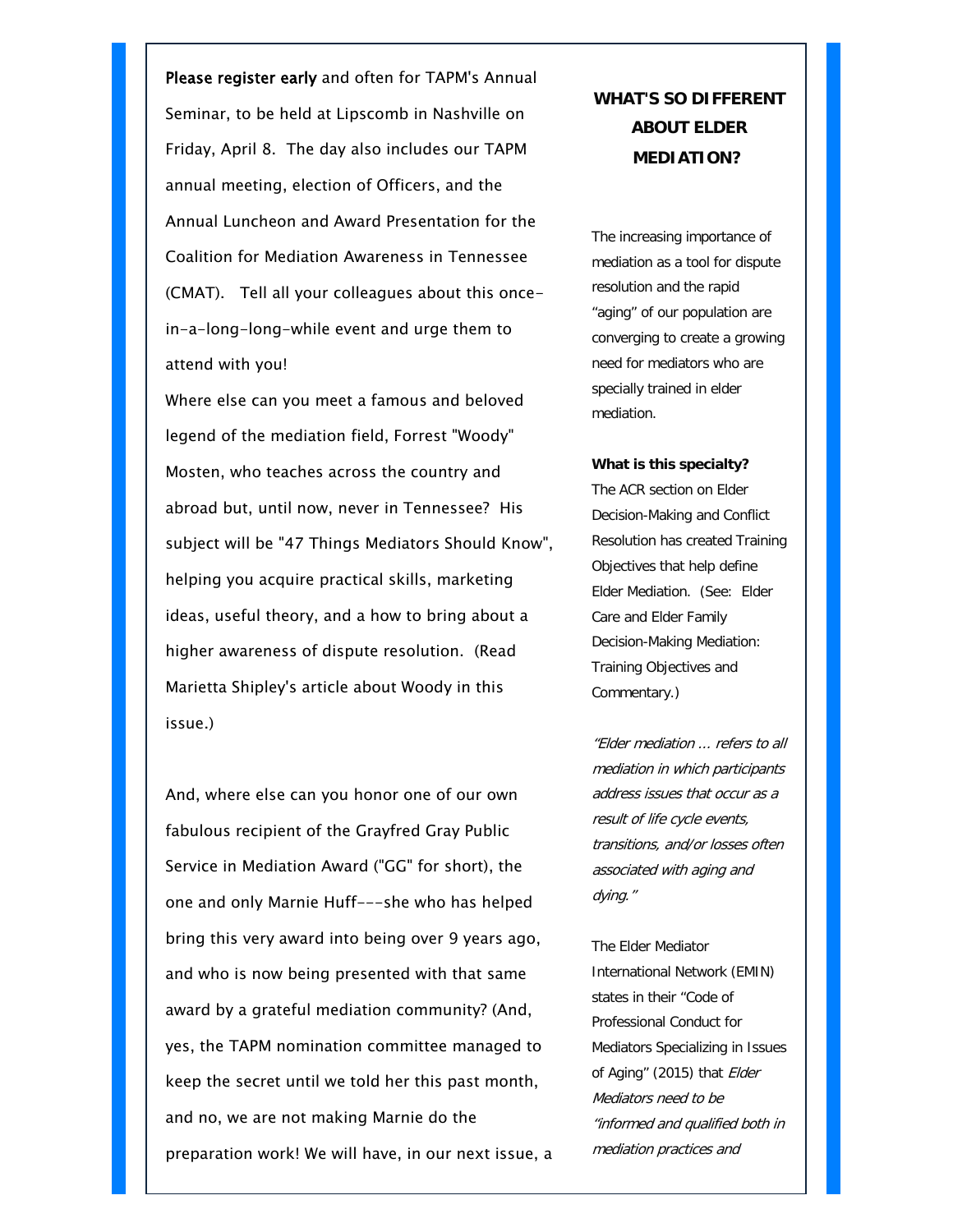#### tell-all piece on Marnie.)

For those of you who aren't familiar with the history of the Coalition for Mediation Awareness in Tennessee, it used to be named Tennessee Coalition for Mediation Awareness and, given our predilection for acronyms, was labeled TCMA. But, as fate would have it, that acronym was taken, most notably by Tennessee Country Music Alliance, a clear favorite in our neck of the woods, but also several others (Tooling Component Manufacturing Association, Tunable-Channel Multi-Access, Twin Cities Metropolitan Area, Texas Circulation Management Association, Transcortical Motor Aphasia, and Tertiary Campus Ministry Association, not to mention a baseball card publisher). So it was changed to CMAT and a logo was designed. The important thing to remember: the purpose and mission of the organization is, nothing more and nothing less, to raise the AWARENESS of the practice of all kinds of mediation in Tennessee. As Grayfred Gray once said, there is no other group like it in the whole United States of America.

I know you will enjoy the newsletter's articles this month, and thanks to Regina Newson and Lisa Smith for editing and getting it out to your inbox! Besides Marietta's article on our upcoming speaker, Woody Mosten, we have another valuable article in an ongoing series from Leland McNabb

processes as well as ... knowledgeable of - and sensitized to – age related issues." (Emphasis added.)

Read the entire article by clicking [HERE.](http://tennmediators.us2.list-manage.com/track/click?u=589c91d2d152bb4fe6be9d5d8&id=741eaefd04&e=c821e8fa9f)

**\***

**\*\*\*\*\*\*\*\*\*\*\*\*\*\*\*\*\*\*\*\*\***

**ANNUAL TAPM DUES Have you renewed your annual TAPM DUES? Your dues expire on the one year anniversary date of your last payment. You will receive via email a notices one month prior and then two weeks prior to that date reminding you to renew! We hope you will continue to support TAPM and renew today.**

**TAPM appreciates your being a member and you, as a member, receive benefits in return!**

**You can renew your dues by logging into your TAPM profile by clicking** [LOGIN.](http://tennmediators.us2.list-manage.com/track/click?u=589c91d2d152bb4fe6be9d5d8&id=80b3ce2b7a&e=c821e8fa9f)

**If you have forgotten your password, you can REQUEST A NEW PASSWORD by clicking on the tab above your user name. Technical**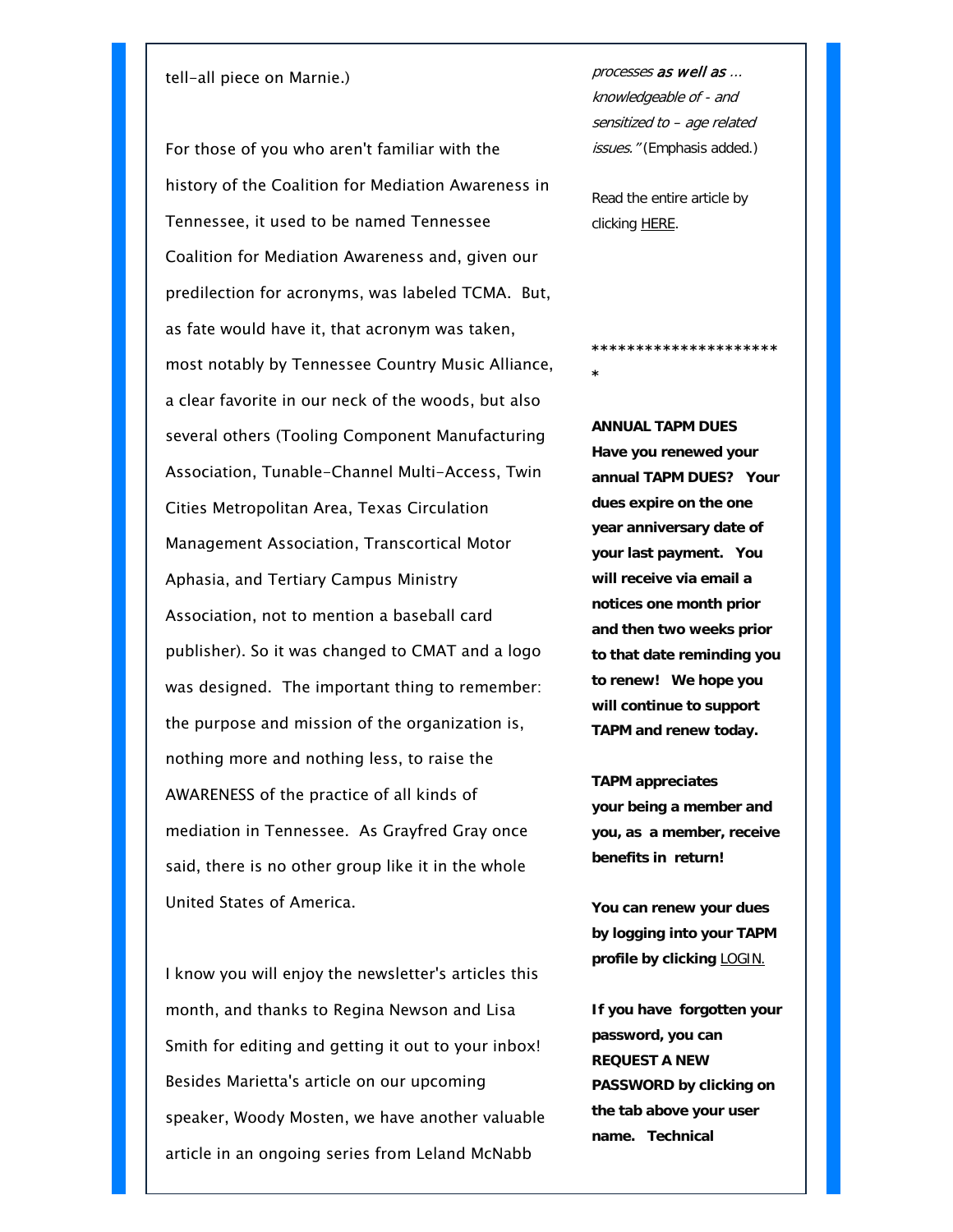on Pet Peeves in Mediations (Please send in your thoughts and contributions!), as well as a very informative piece on a relatively new niche in mediation and involving a hybrid of family and civil skills, Elder Mediation, this by a great mediator in East Tennessee, John R. Selser.

I leave you this month with a memory from our very first CMAT award to Professor Gray himself in 2007, by quoting his opening remarks upon receiving it:

Click [HERE](http://tennmediators.us2.list-manage1.com/track/click?u=589c91d2d152bb4fe6be9d5d8&id=c8c8e7c037&e=c821e8fa9f) to download the entire article.

Jackie Kittrell TAPM President 2015-2016

\*\*\*\*\*\*\*\*\*\*\*\*\*\*\*\*

TAPM Annual

Advanced Mediation Training

featuring

Woody Mosten

6 Hours General CLE/CME Pending Approval

**difficulties???? Email TAPM Administrator, Lisa Smith, by clicking [HERE.](mailto:tapm@tennmediators.org?subject=Dues%20Renewal%20Login)** 

**[Like us on FaceBook](http://tennmediators.us2.list-manage.com/track/click?u=589c91d2d152bb4fe6be9d5d8&id=9d70da804e&e=c821e8fa9f)** [Read our blog](http://tennmediators.us2.list-manage.com/track/click?u=589c91d2d152bb4fe6be9d5d8&id=99b5f10958&e=c821e8fa9f) **[Forward this to a Friend](http://us2.forward-to-friend2.com/forward?u=589c91d2d152bb4fe6be9d5d8&id=f8e3559cdd&e=c821e8fa9f)** 

**TAPM BOARD 2015-2016 (Click on their name to link to their profiles)**

**OFFICERS:**

[Jackie Kittrell](http://tennmediators.us2.list-manage1.com/track/click?u=589c91d2d152bb4fe6be9d5d8&id=f7f814db65&e=c821e8fa9f) **- Knoxville President**

[John Duval](http://tennmediators.us2.list-manage.com/track/click?u=589c91d2d152bb4fe6be9d5d8&id=cc9bc01228&e=c821e8fa9f) **- Brentwood President Elect**

[Sarah Marie Smith](http://tennmediators.us2.list-manage1.com/track/click?u=589c91d2d152bb4fe6be9d5d8&id=06c1c0d9ba&e=c821e8fa9f) **- Carthage Secretary**

[Steve Heckle](http://tennmediators.us2.list-manage.com/track/click?u=589c91d2d152bb4fe6be9d5d8&id=83c49eefc5&e=c821e8fa9f) **- Brentwood Treasurer**

**DIRECTORS:**

[Ruth Hillis](http://tennmediators.us2.list-manage.com/track/click?u=589c91d2d152bb4fe6be9d5d8&id=61fb7f855b&e=c821e8fa9f) **- Nashville Immediate Past President**

[Carol Berz](http://tennmediators.us2.list-manage.com/track/click?u=589c91d2d152bb4fe6be9d5d8&id=aef0aadacb&e=c821e8fa9f) [-](http://tennmediators.us2.list-manage.com/track/click?u=589c91d2d152bb4fe6be9d5d8&id=aef0aadacb&e=c821e8fa9f) Chattanooga Board Member

[Frank Cantrell](http://tennmediators.us2.list-manage2.com/track/click?u=589c91d2d152bb4fe6be9d5d8&id=47db160e13&e=c821e8fa9f) **- Memphis Board Member**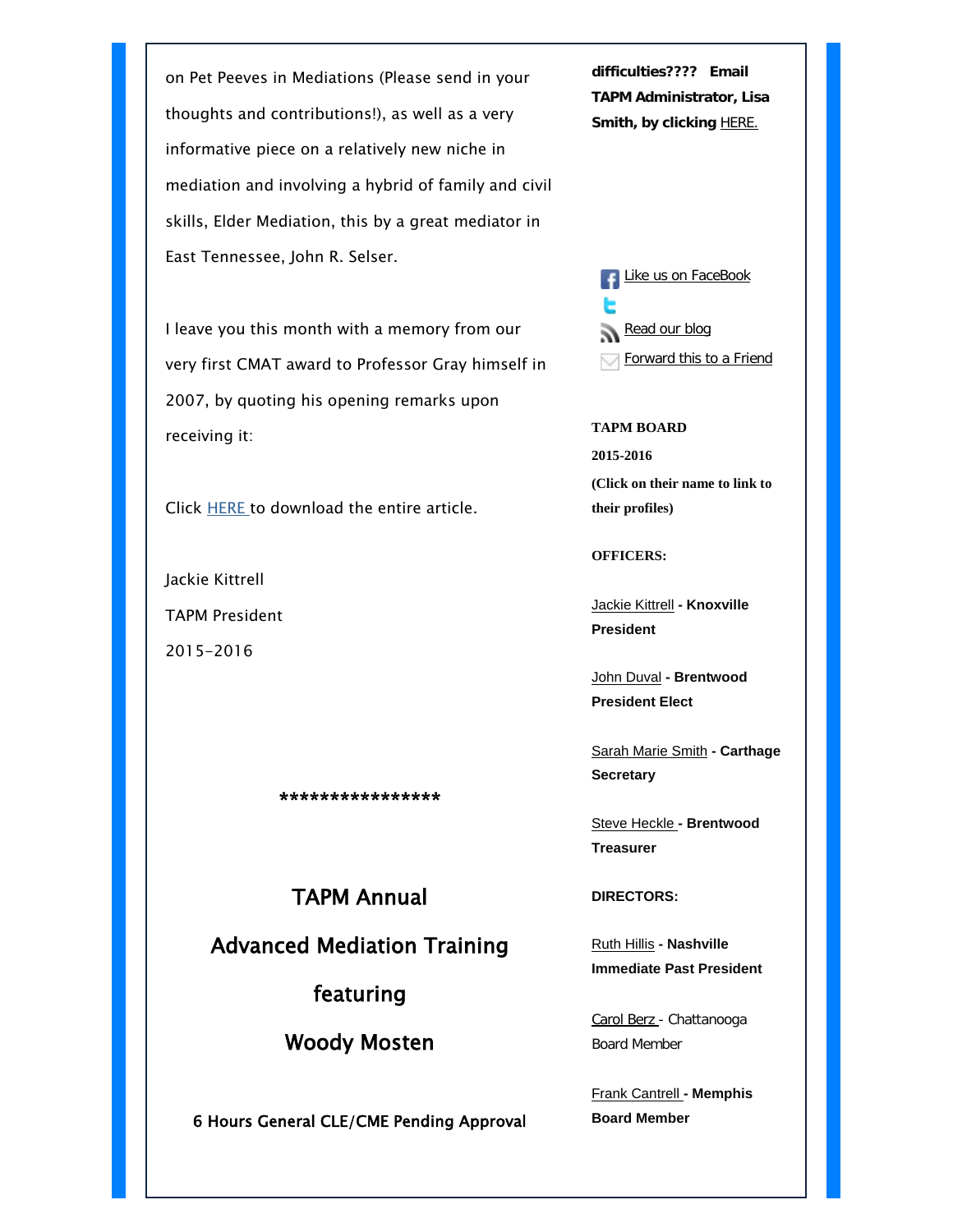Lipscomb University Ezell Center April 8 2016 8:30 a.m. – 4:30 p.m.

TAPM is privileged to have as its 2016 Annual Meeting Forrest (Woody) Mosten from Los Angeles. His topic in this Advanced Mediation Training is

# 47 THINGS MEDIATORS SHOULD KNOW

including A Conflict is an Opportunity; Baby Steps; Third Way, Mediator Proposals, Positions are Not Evil, Create More Conflict to Prevent Agreements Built on Sand, Boundaries, Boundaries and Boundaries, Use One Text Drafting and Discourage PDF and many more. Woody says "We rarely get to all 47, but discuss most of them. "



Woody is one of the pioneers in mediation and a visionary, who first brought the concept of "unbundled services" mediator training and

education and practice in collaborative practice to our conflicted culture. As a mediator he specializes in high conflict mediation ones

[Alan Wolfe](http://tennmediators.us2.list-manage.com/track/click?u=589c91d2d152bb4fe6be9d5d8&id=ad97309992&e=c821e8fa9f) - Memphis Board Member

COMMITTEE CHAIRS:

[Regina Newson](http://tennmediators.us2.list-manage.com/track/click?u=589c91d2d152bb4fe6be9d5d8&id=8221500fda&e=c821e8fa9f) **Newsletter Editor**

[Marietta Shipley](http://tennmediators.us2.list-manage.com/track/click?u=589c91d2d152bb4fe6be9d5d8&id=fb3440b301&e=c821e8fa9f) Speakers Bureau

Lisa Smith TAPM Administrator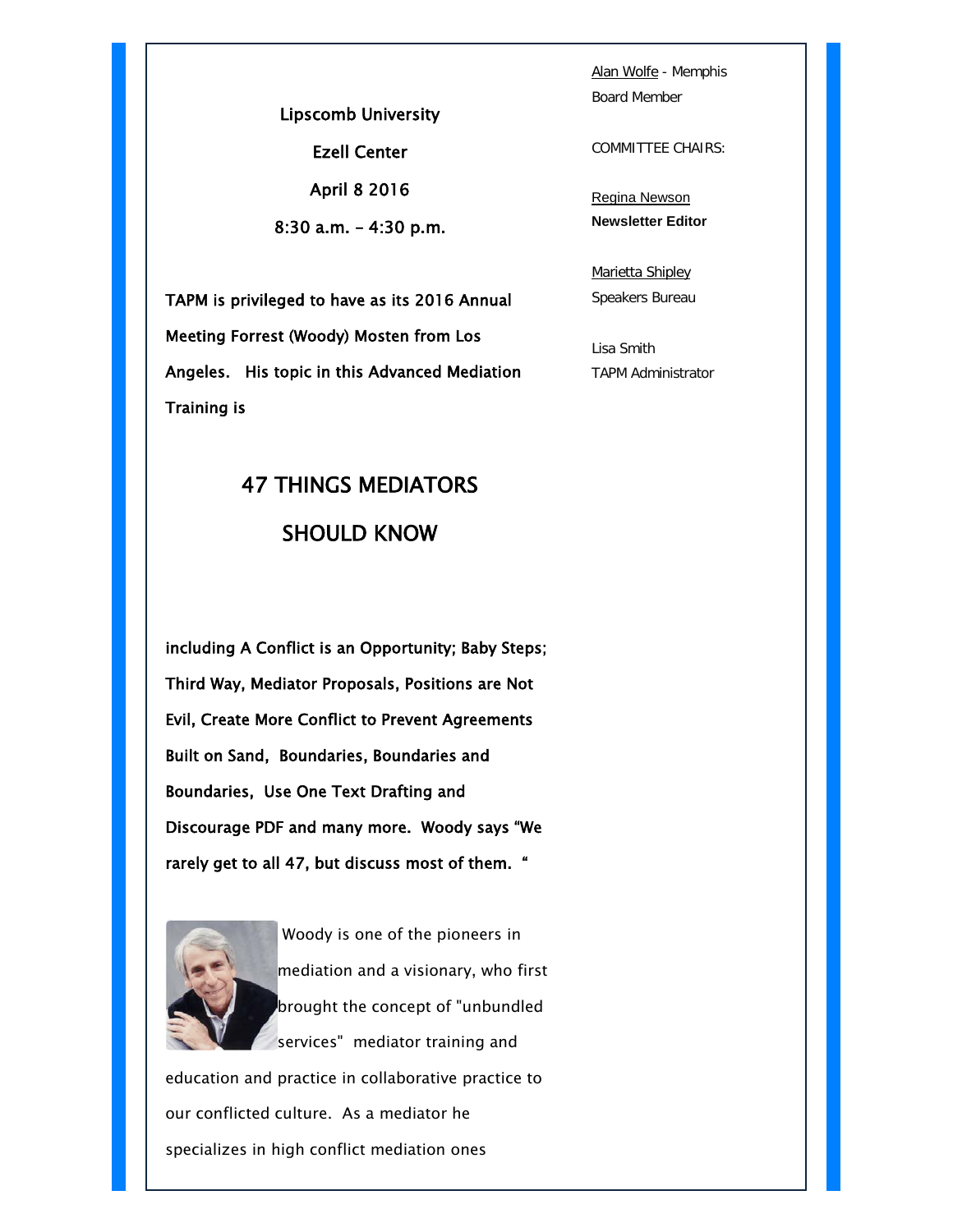involving divorcing families, partnerships, employment disputes, probate, real estate, commercial disputes and other complex civil lawsuits. He practices with a collaborative and problem solving model and serves as a negotiation and mediation consultant for other family litigators. He is listed as one of th Super Lawyers . He has been on numerous, ABA, California task forces, even establishing a National Peacemaker Museum.

Woody teaches as a member of the faculty of UCLA, Pepperdine Law schools, Hamline School of Law, SMU, San Diego School of Law and Mercer . He continues to do mediation and collaborative practice training all over the world. You can take his training in London this summer.

Here is why Woody is so respected by colleagues and students alike:

 He describes his style and philosophy of mediation thus: "I employ strategic planning and a full toolbox of mediation tactics. I work with parties and counsel to design a process that will resolve their dispute. I prefer low-key and facilitating mediation, but if necessary I can play hard-ball if necessary to resolve the case. I am patient died tireless. I never give up and often my confidence is the single factor that motivates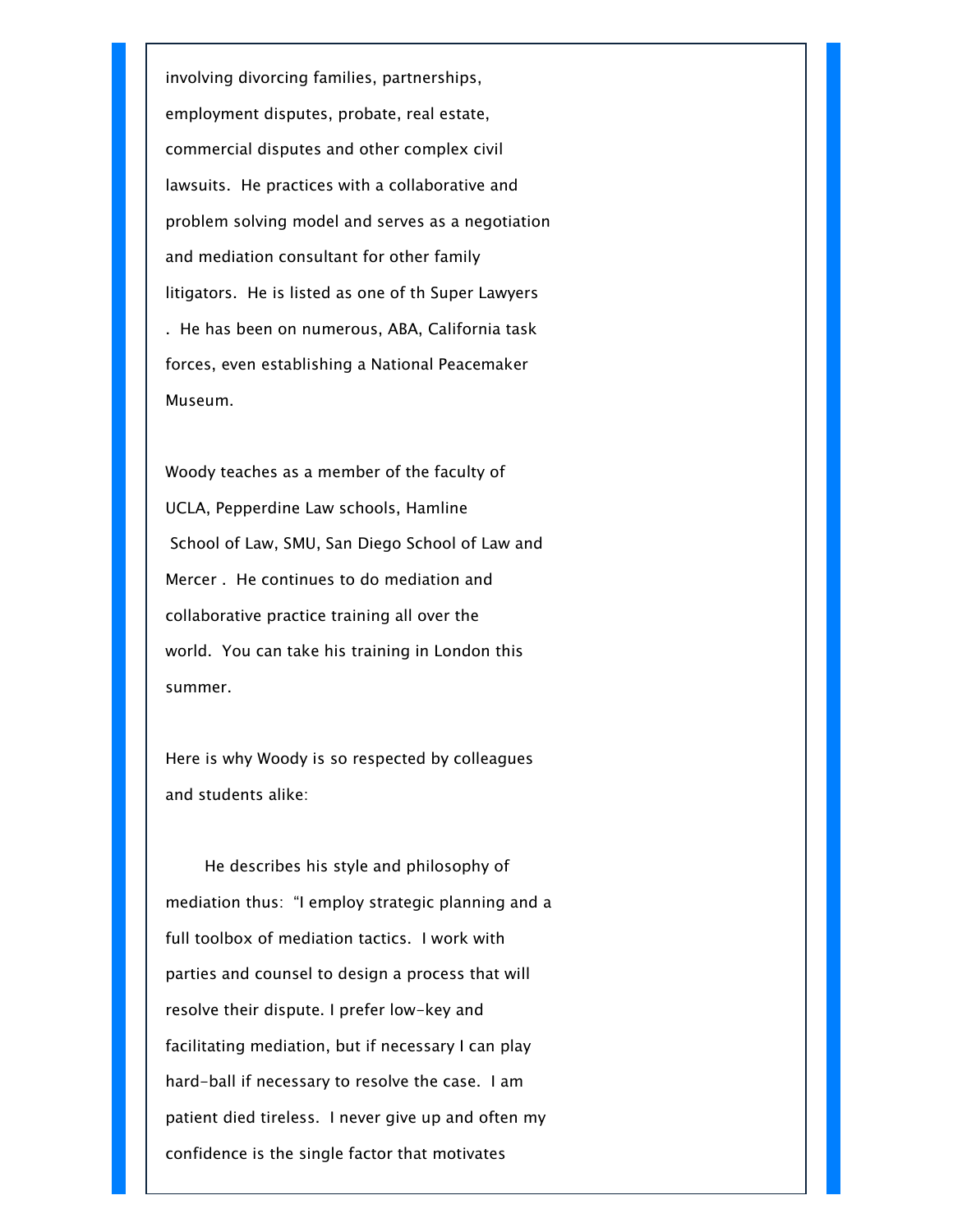conflicted parties to reach settlement.

Conflict is pernicious- ending it with dignity and a workable solution frees parties to cut losses and move on with lives. I urge parties to focus on one variable: "Can I live with This Agreement?"

Other colleagues and students report of his style and training:

"The remaining was a transformative experience . Working with Woody at this early point in the development as a peacemaker is in an invaluable opportunity. "

"As with my prior mediation training, I have sought out "The Best in the Field." Woody Mosten falls into this category and I was completely satisfied with this training."

"Woody is a great trainer. I particularly like his ability to bring clarity on different issues."

" This training has shown me a clear path for a legal career with purpose and heart."

" this was hands down the most rewarding professional training course I have ever e peri ended. Also the most challenging. I'll carry the broad array of skills with me wherever I go.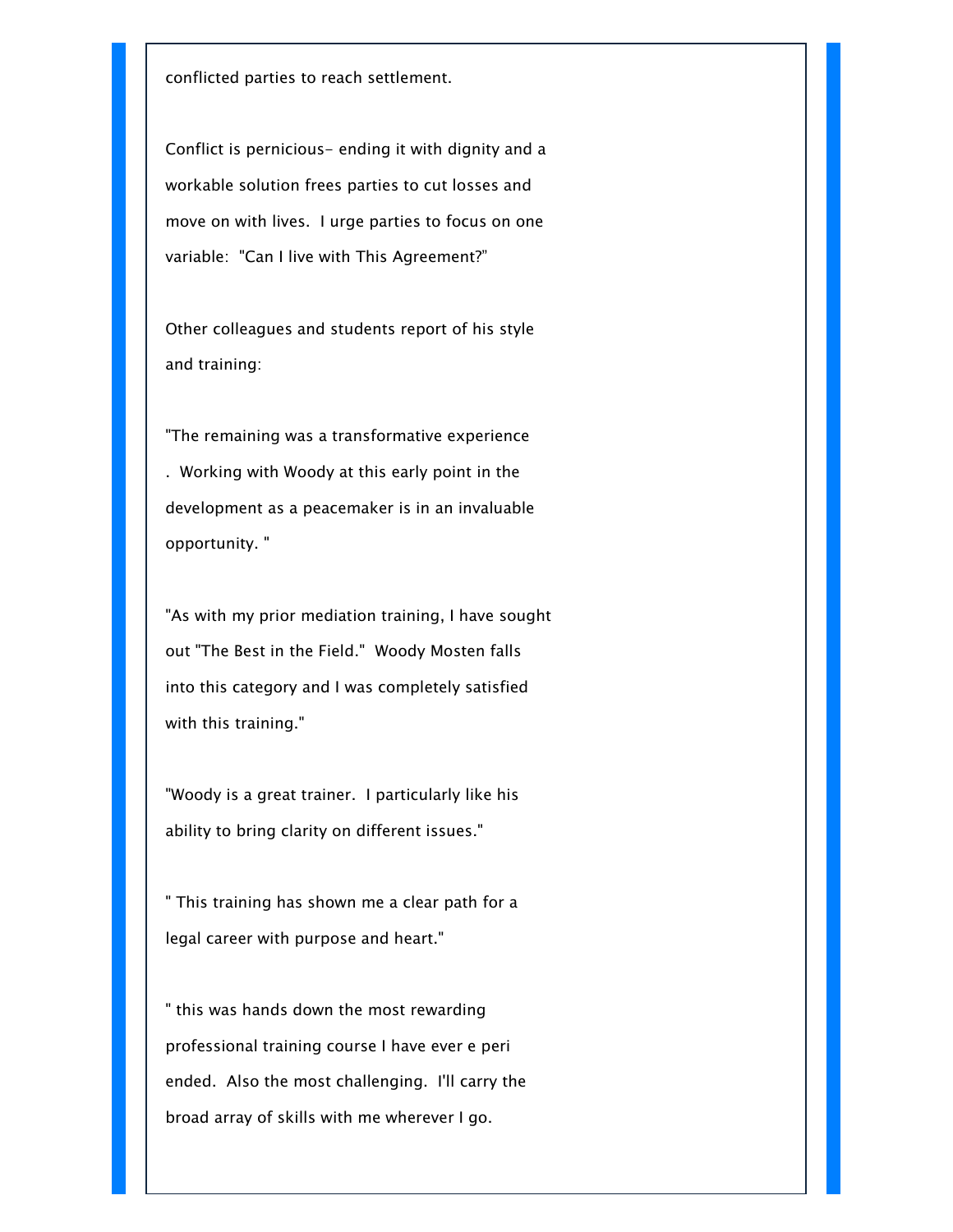Woody is a prolific writer. His latest books will be available at the training, Collaborative Divorce Handbook, Revised Complete guide to Mediation, Revised Unbundling Legal Services and his most popular Mediation Career Guide. His numerous articles are on his website, [mostenmediation.com.](http://tennmediators.us2.list-manage.com/track/click?u=589c91d2d152bb4fe6be9d5d8&id=d311921dbb&e=c821e8fa9f)

Our own Steve Shields reported on a training he had with Woody in 2011. Woody asked the group to list what they learned from the training.

They said :

To get synergy with other professionals

 To think about your philosophy of practice. What is your signature?

 That early resolution of cases is the trend now.

 Always ask permission of the party(ies) to suggest an idea, rather than telling them.

 One size does not fit all. There is more than one way to resolve a conflict.

Woody has done 47 Things Mediators Should Know across the country to great applause. We are lucky to have his insights in Tennessee. We hope you will join us.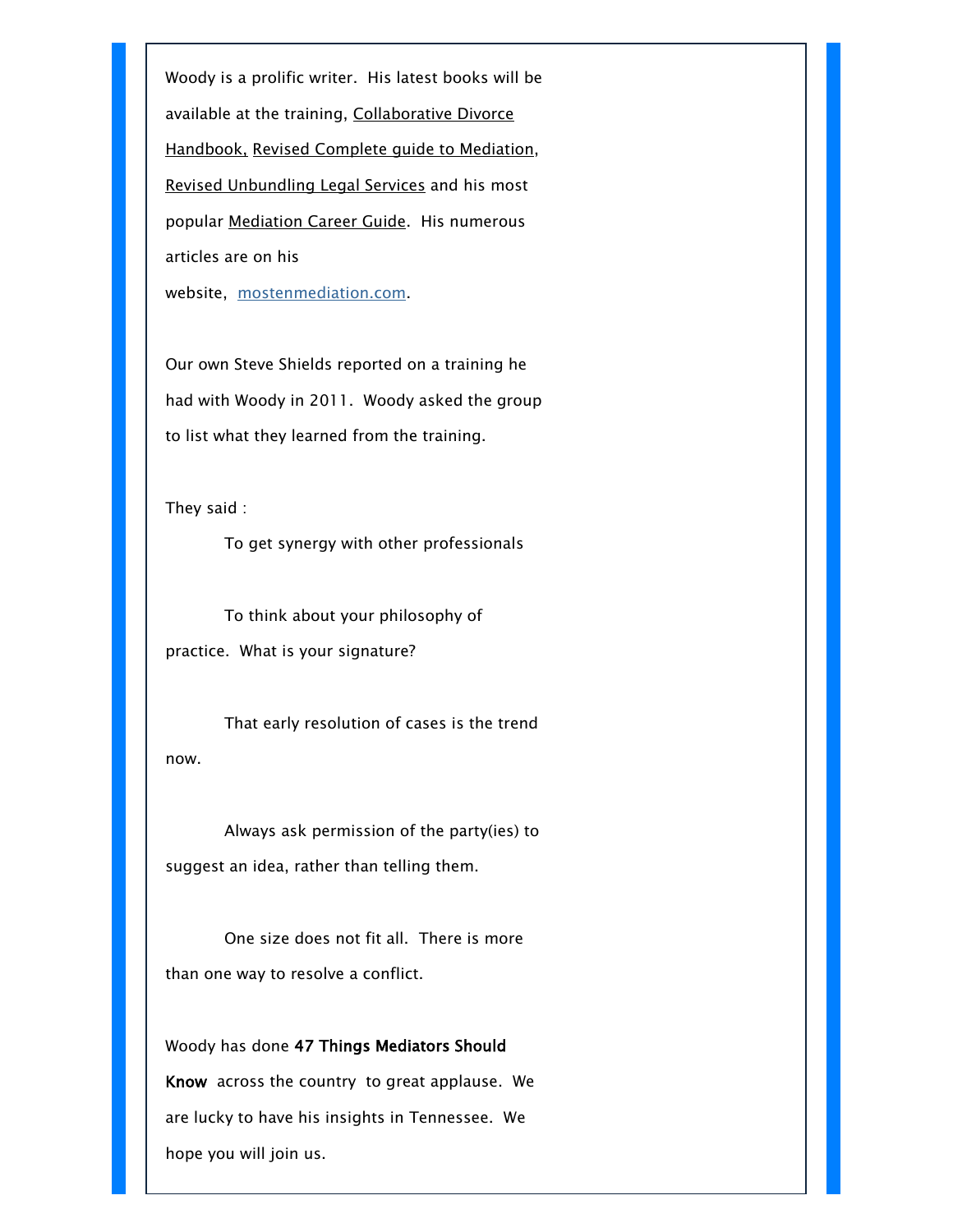We will have the following books by Woody Mosten available at special rates to TAPM Members for sale or order:

The Mediation Career Guide

The Complete Guide to Mediation: the Cutting Edge Approach to Family Law Practice (2nd edition ABA 2015)

Collaborative Divorce Handbook: Effectively Helping Divorcing Families Without Going to **Court** 

Unbundling Legal Services

There are reviews galore on this page: [http://www.mostenmediation.com/books](http://tennmediators.us2.list-manage.com/track/click?u=589c91d2d152bb4fe6be9d5d8&id=738985696d&e=c821e8fa9f)

Early Registration ends April 1

Click [HERE f](http://tennmediators.us2.list-manage.com/track/click?u=589c91d2d152bb4fe6be9d5d8&id=ad72081c31&e=c821e8fa9f)or details and

registration.

 $\perp$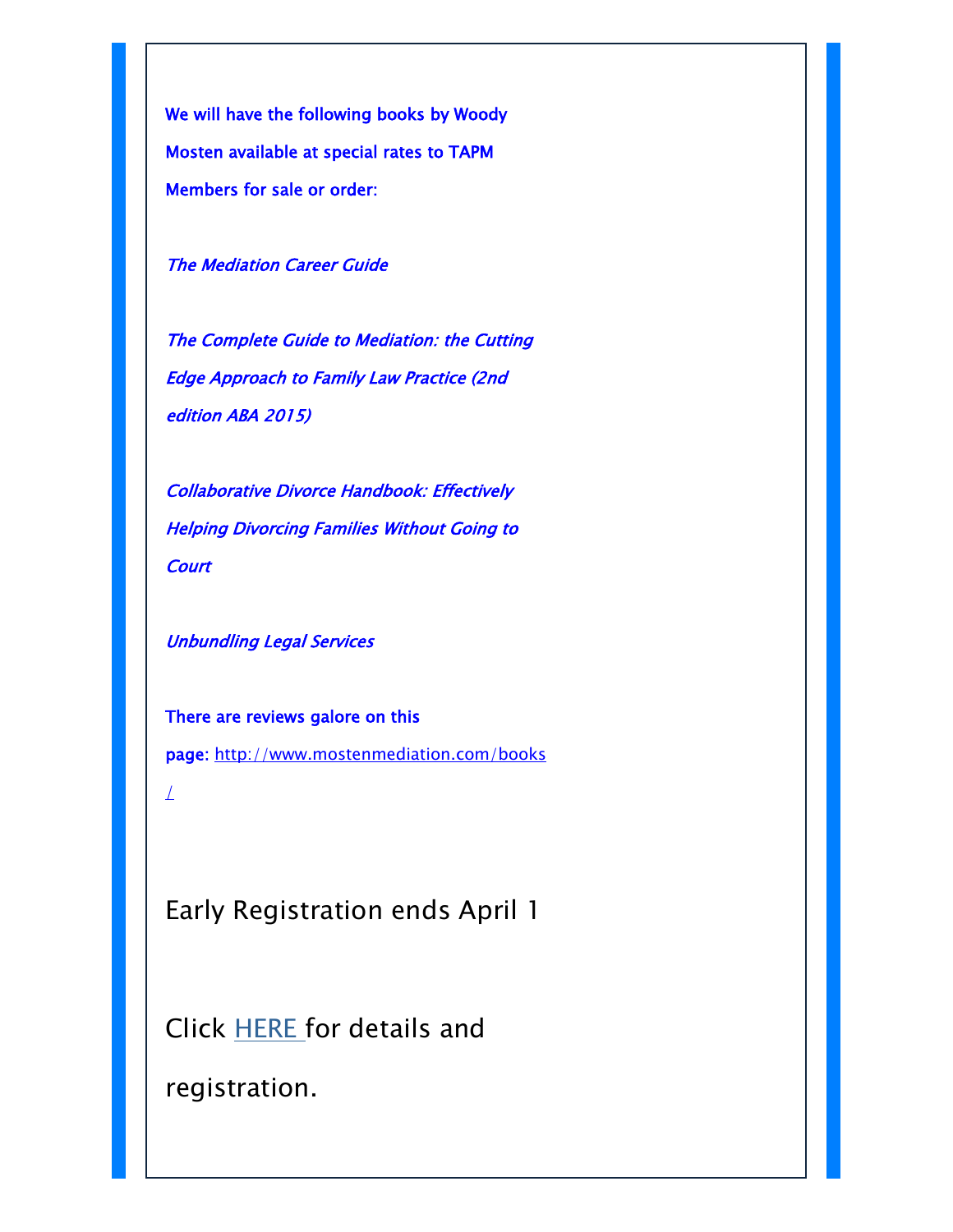# PET PEEVES ABOUT MEDIATORS

\*\*\*\*\*\*\*\*\*\*\*\*\*\*\*\*\*\*\*\*\*\*\*\*

### By

#### [Leland McNabb](http://tennmediators.us2.list-manage.com/track/click?u=589c91d2d152bb4fe6be9d5d8&id=fc1a471785&e=c821e8fa9f)

In writing this series of short articles to catalog "pet peeves" about mediators, I have learned that dealing with "pet peeves" resembles a game of Whack-A-Mole because whacking one pet peeve often leads to stumbling into another. I hope by referring to pet peeves as Whack-A-Mole to warn that sidestepping one common criticism may only be the path to a related pitfall.

#### Number Carriers

During my research, an experienced attorney and advocate identified a pet peeve he considers a major mediation flaw. The peeve: "A mediator who will not tell me when I am wrong and who does little more than carry numbers from room to room." The attorney explained that he well knows every argument he makes is not the best argument. He has learned to prepare by informing clients of weaknesses and problems before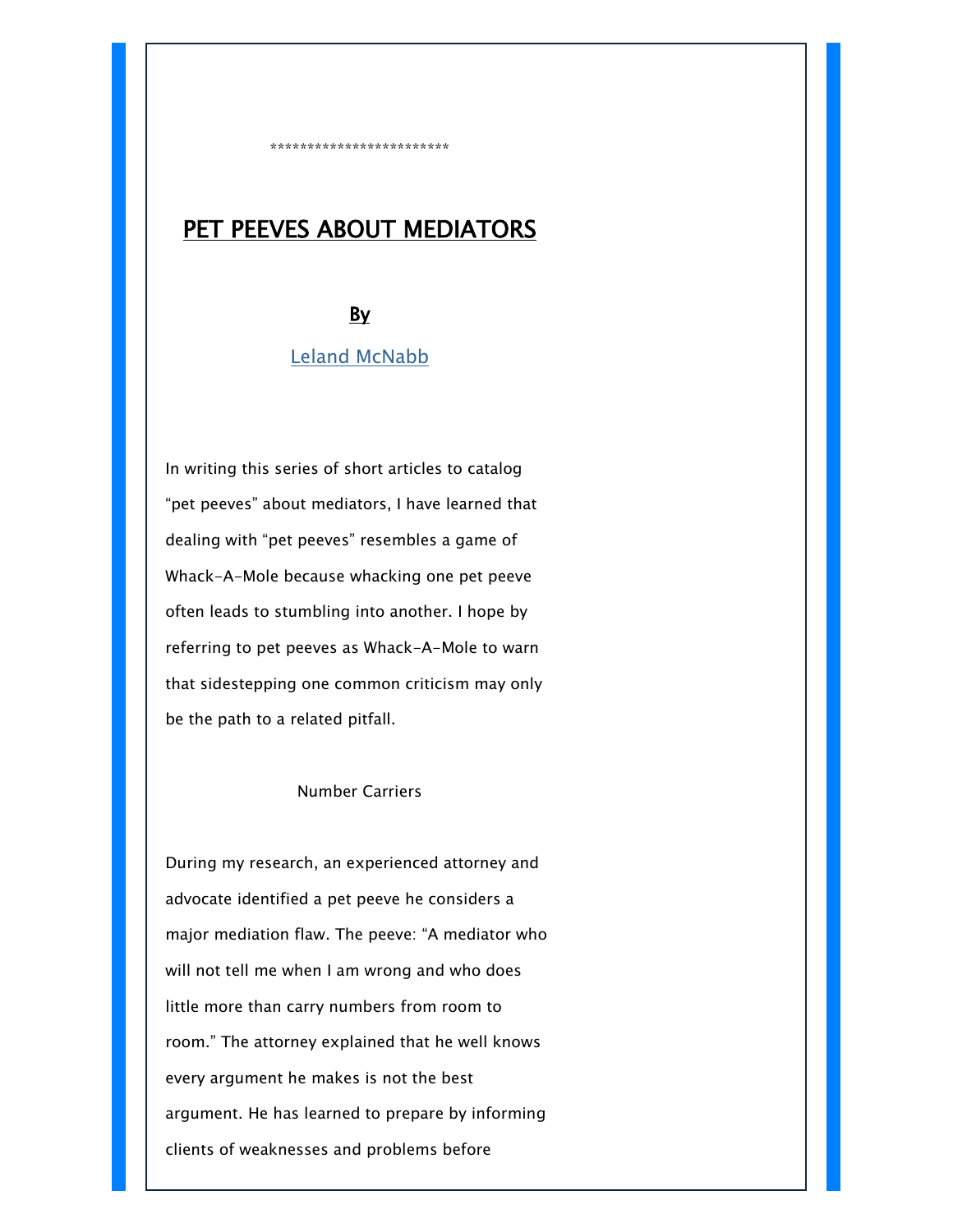mediation because he does not want his clients to be surprised by adverse facts or arguments or case law during mediation. He said that having a mediator bring up such adverse points - presumably those he had already raised with his client – increased his clients' confidence in him and added weight to his advice.

"But sometimes," he said, "my clients don't listen to me. Sometimes they must hear it from the mediator."

Sources further advise that mediators should not worry that expressing disagreement with an attorney's position might upset him, or his client, or even both. Attorneys likely have advised their clients that certain positions and arguments have adverse case law and also that facts can be undermined or contradicted.

"If I have done my job," he said, "my client has heard it before. It is only when the mediator disagrees with me that I have confidence the mediator on visits to the opposing party's caucus room is pointing out their weaknesses and making our points to the other side. If the mediator has been making the other side's points to us, then I know the mediator is working the other room as well. Sometimes a mediator after a couple of rounds decides he has heard all he wants to hear about facts and law and wants just to talk about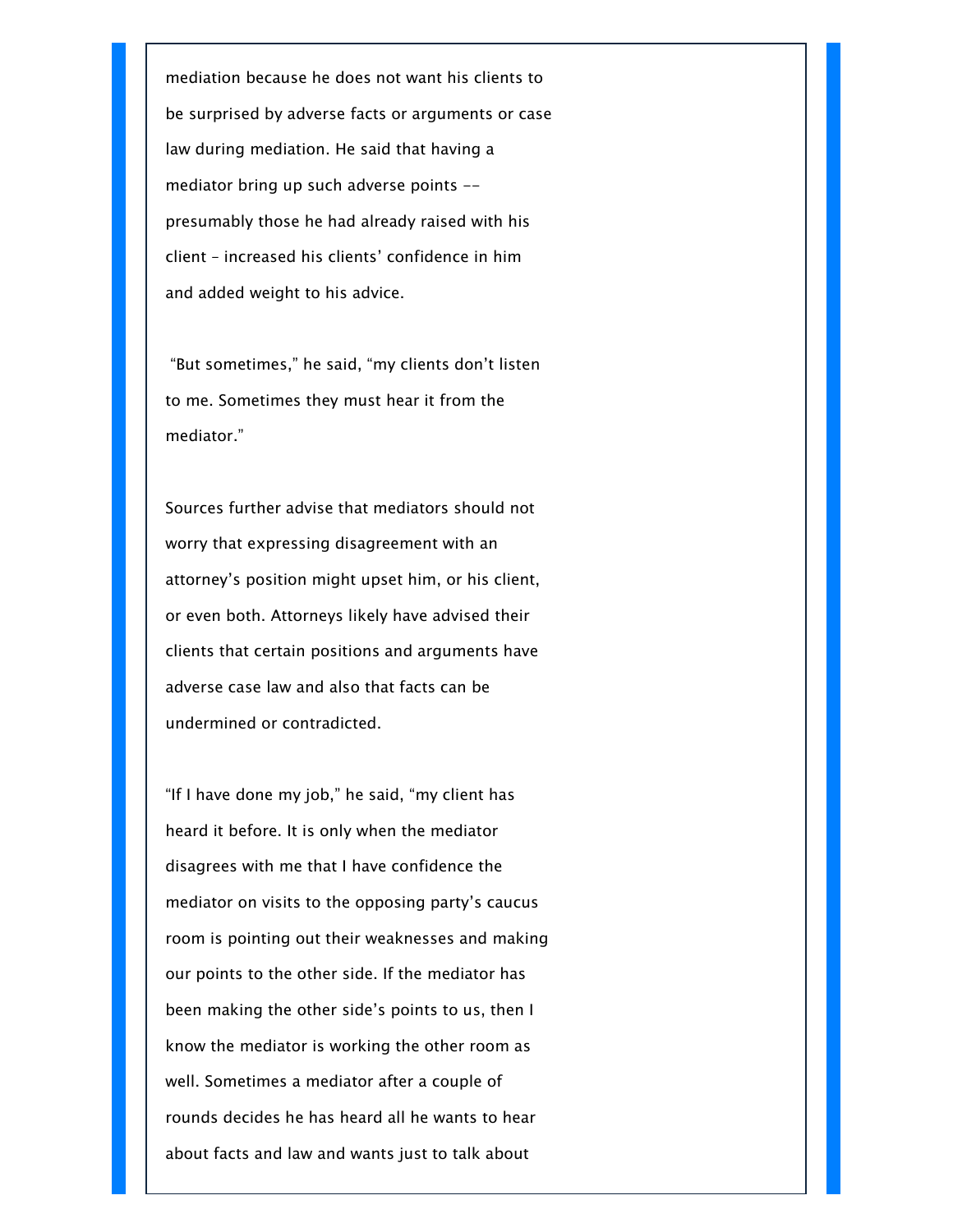numbers. I put a lot of work into preparing a case for mediation, and in fact often the entire discovery process is geared toward eventual mediation. If I want to talk about the facts or the law during round 17, for example, I want to know the mediator is listening, even in round 17."

So, attorneys and clients want a mediator's continuing engagement and want a mediator to explore fully the strengths and weaknesses of all positions.

But if the "peeve" of lack of engagement has been given a sound whack, sometimes the manner of the whack creates a distance between mediator and parties which can become an impediment to resolution.

Click More [PET PEEVES](http://tennmediators.us2.list-manage.com/track/click?u=589c91d2d152bb4fe6be9d5d8&id=fbbcf56442&e=c821e8fa9f) to download entire article.

\*\*\*\*\*\*\*\*\*\*\*\*\*\*\*\*\*\*\*\*

## MEET THE MEDIATOR

[CELIA WOOLVERTON](http://tennmediators.us2.list-manage.com/track/click?u=589c91d2d152bb4fe6be9d5d8&id=b4080b6296&e=c821e8fa9f)



Ms. Woolverton has 30 years of

experience as a psychotherapist.

She is a Tennessee Supreme Court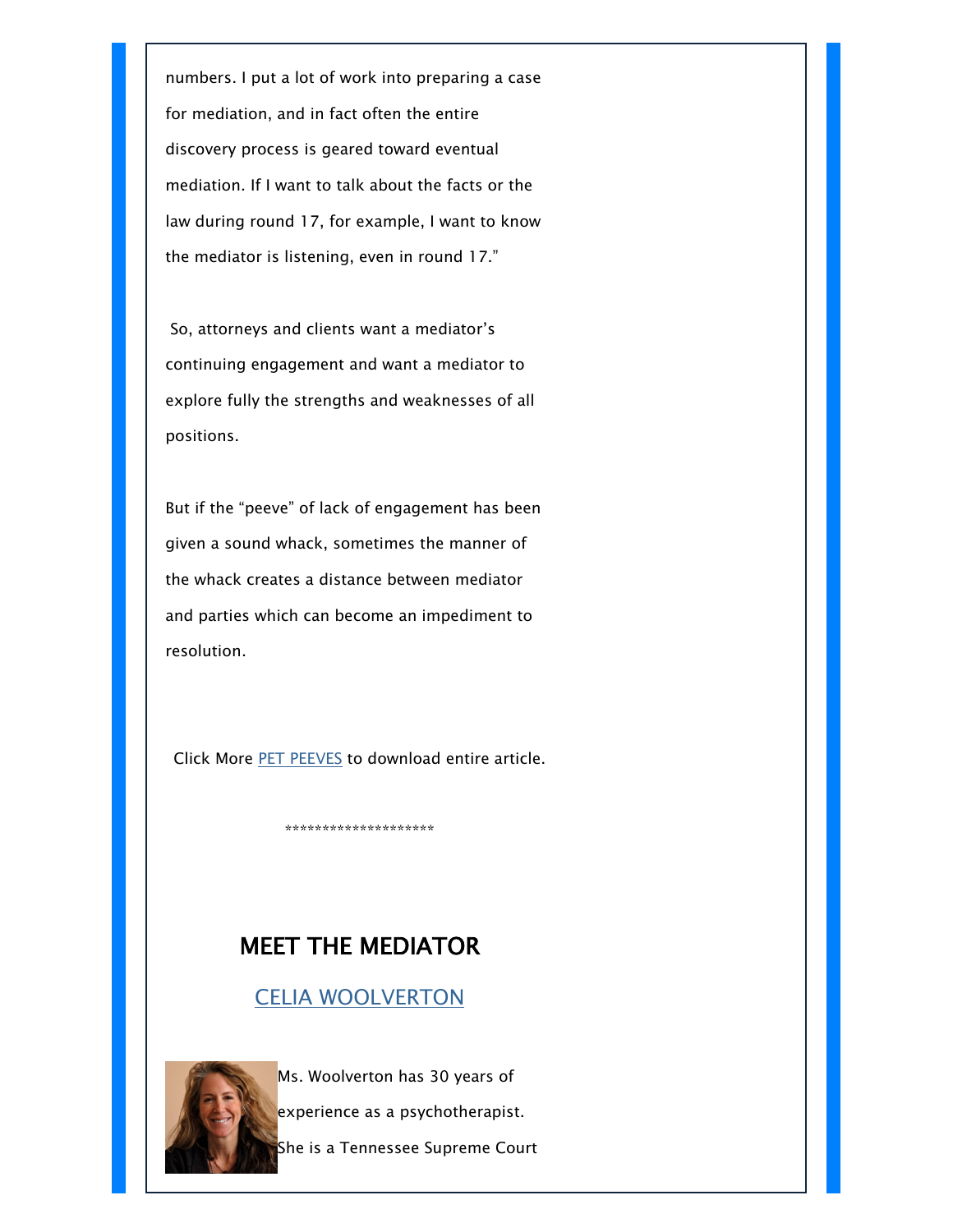Rule 31 Family Mediator, and received specialized mediation training which satisfies Massachusetts Rule 8 training requirements for family mediators and the confidentiality requirements in Massachusetts General Laws, Chapter 233, Section 23C. She graduated from The Colorado College and went on to receive a Masters in Social Work. She has a post-graduate certification in advanced psychotherapy and psychoanalysis from the Washington School of Psychiatry. She is licensed as a psychotherapist in the states of Tennessee, New Hampshire and Massachusetts and she currently has a private psychotherapy and mediation practice in Nashville, TN and Plymouth, NH.

Ms. Woolverton has done extensive work and lectured in the area of child development. She has worked with numerous victims of childhood sexual abuse, and has lectured nationally on the subject. Ms. Woolverton served on the board of Prevent Child Abuse Tennessee, and volunteered for the Tennessee Department of Child and Family Services, supervising cases. In addition, she continues to supervise clinicians in the area of psychotherapy. She works extensively with individuals, couples and families, and with adults, adolescents and children in both her psychotherapy and mediation practices. She has been appointed by courts to serve as a Parent Coordinator in divorce cases, and as a psychotherapist for court evaluations. In addition,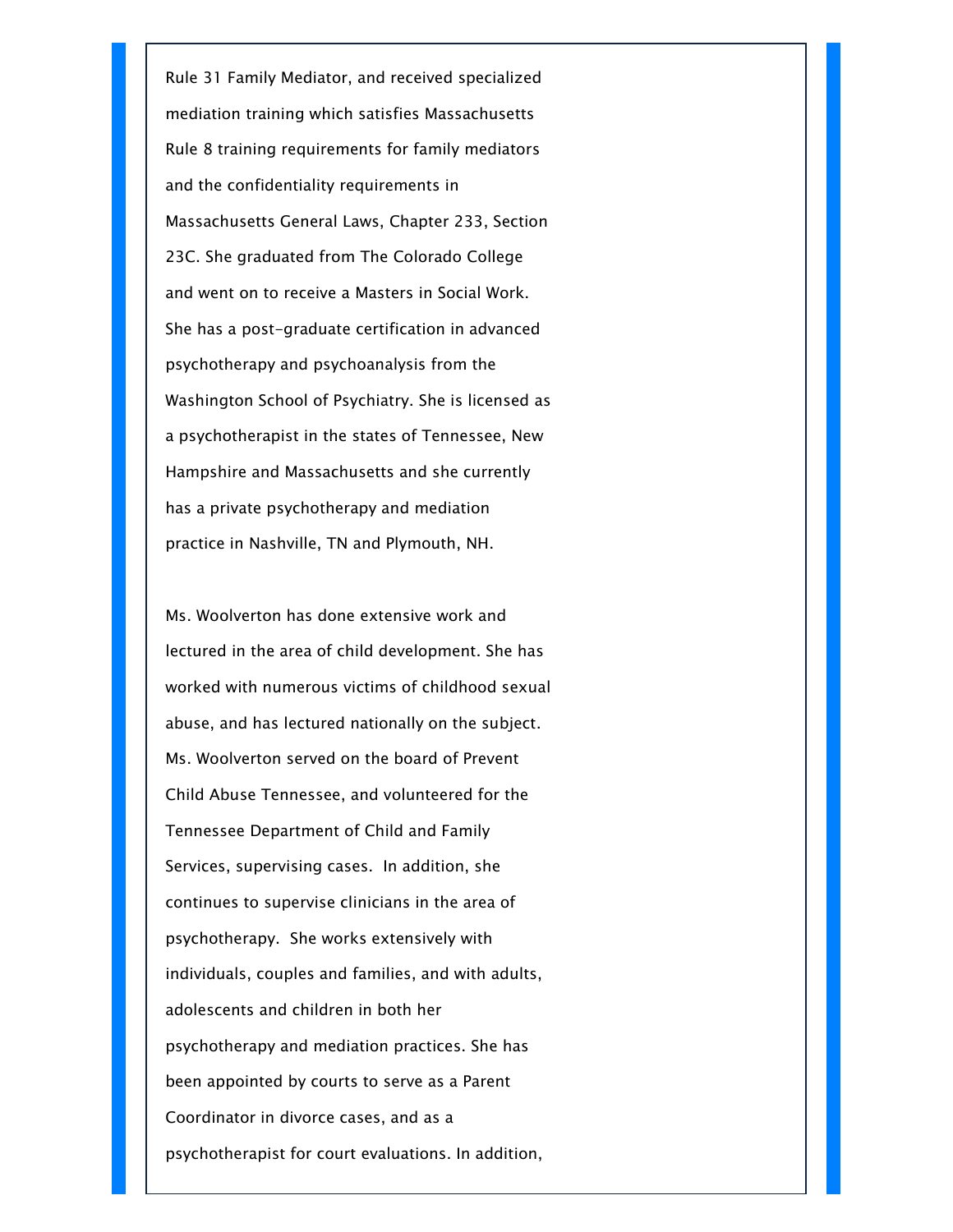she has been an expert witness in many court cases involving divorce and custody. Much of her practice has involved treating professionals in the legal, medical, business and entertainment fields.

Ms. Woolverton also has experience treating substance abuse and dependence. She has worked as the clinical director of two chemical dependence and domestic violence treatment facilities. She continues to lecture in this area, and has taught university courses in substance abuse and child sexual abuse.

Get to Know more about Celia by clicking **HERE.** 

\*\*\*\*\*\*\*\*\*\*\*\*\*\*\*\*\*\*\*\*\*\*\*\*\*\*\*\*\*\*\*\*\*

## The Case for Restorative Justice

Jennifer Paden Executive Director of Community Reconciliation, Inc. Chattanooga, TN

[VORPchattanooga@gmail.com](mailto:VORPchattanooga@gmail.com)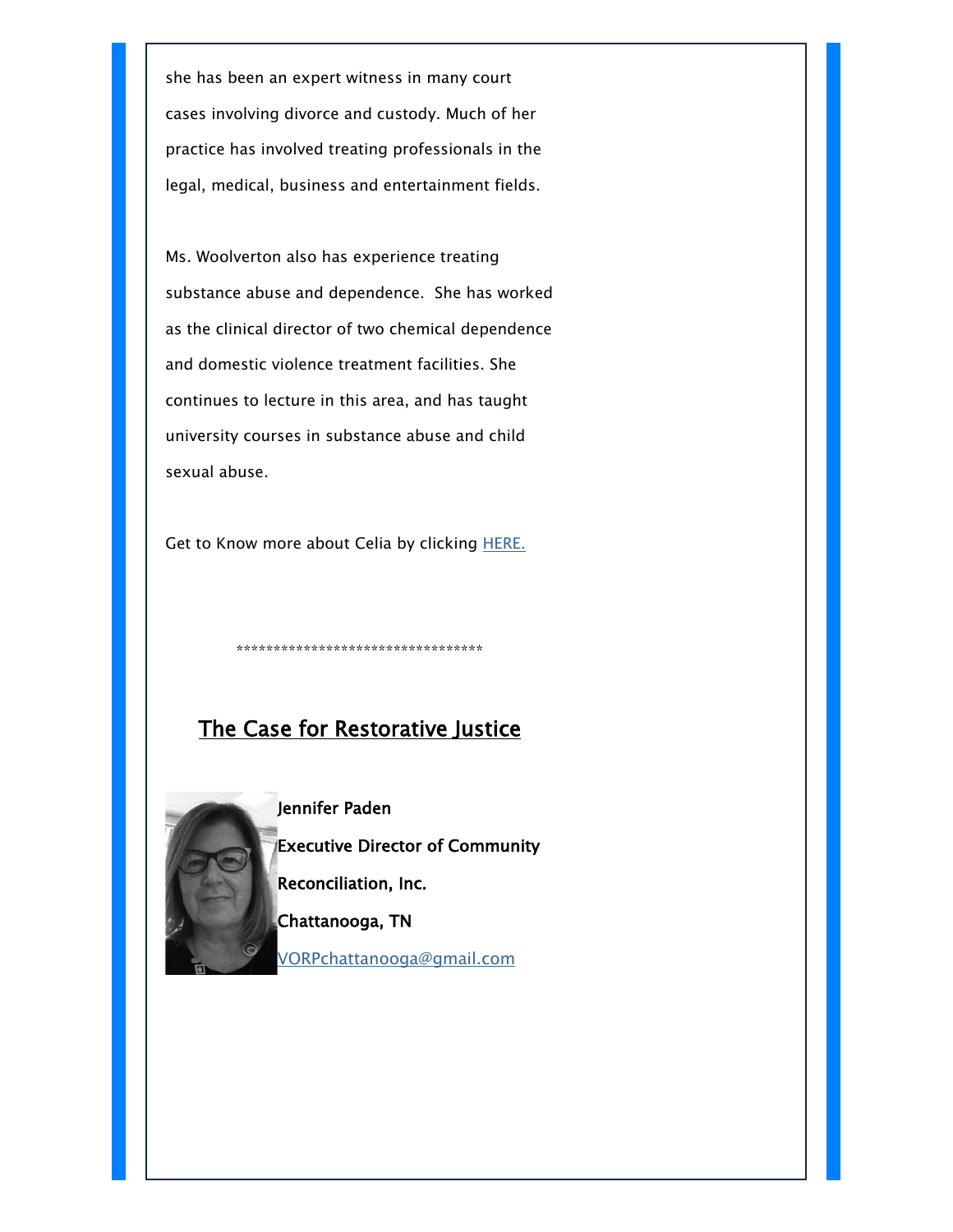One Case: An offender was cited for theft by his mother. The youth (16) had gone to work with his mother because he was suspended from school. The mother could not leave her son at home for fear that his stepfather who had substance abuse issues might turn violent. Her solution was to take her son to her place of work at a nursing home and have him watch TV for 8 hours until her shift ended.

During this time, the youth saw where the receptionist stored her cash box. When the receptionist left for lunch, he took advantage of the opportunity to remove all the money from the box and hide it in the lounge area where he waited for his mother. When the receptionist returned, she found the money missing and immediately suspected the youth. He tried to run out the door, and the mother was called to correct the situation. The mother then filed charges against her son even thought the nursing home did not wish to press charges. The mother wanted her son to learn that he had placed her employment at risk.

 At the mediation, the facility manager confronted the offender and asked why he had wanted the money so badly that he would hurt his mother? He replied that he wanted a special pair of basketball shoes. This led to further conversations that were lengthy and emotional between the mother and her son.

The manager wanted to support the mother in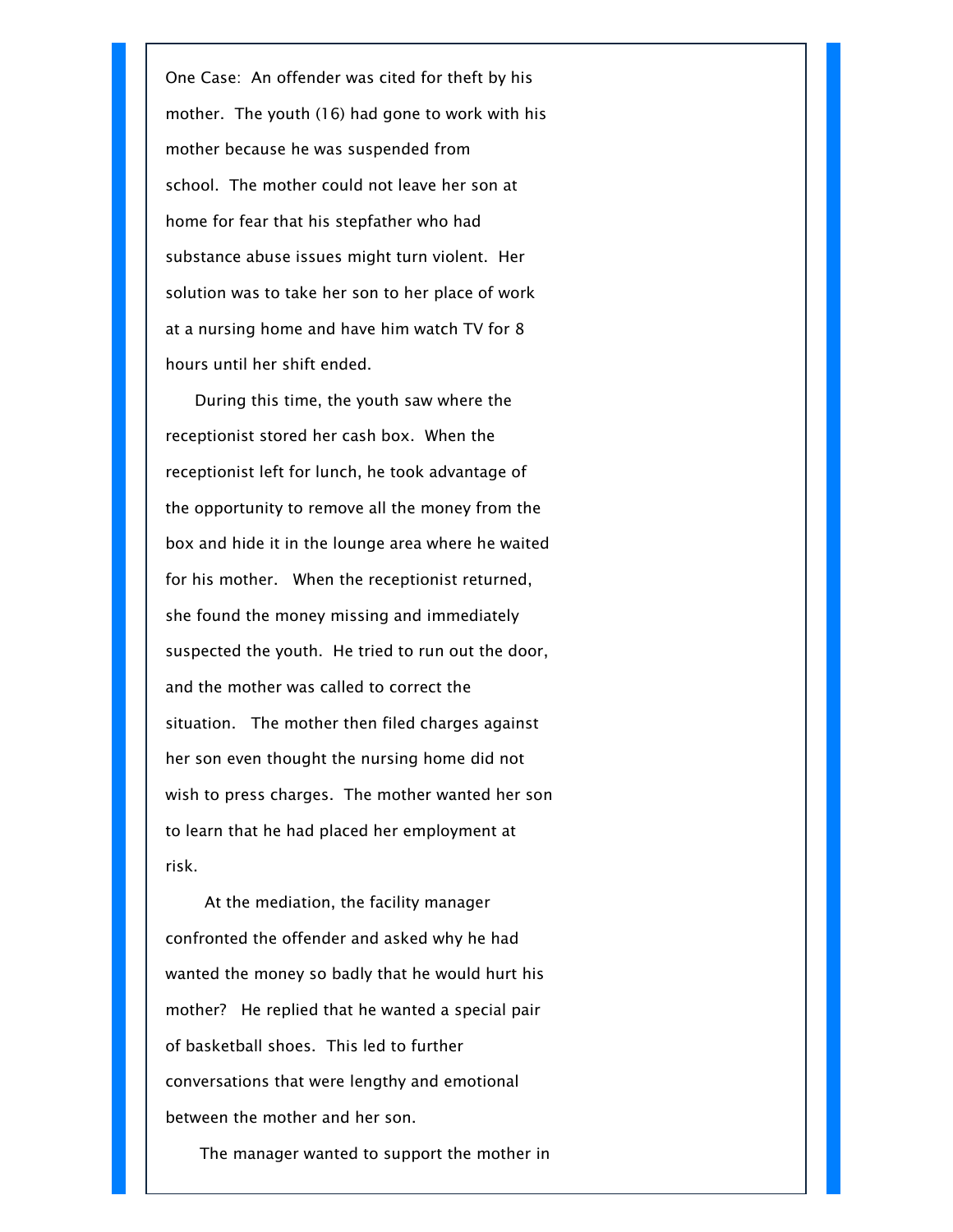her attempt to raise the offender with discipline and kindness. After discussing the crime and its consequences, the manager set a restitution, asking that the youth find three "out-door" jobs. She felt it would help the offender if he learned how to approach people and ask for work so that he might earn the cash he needed for his shoes. The restitution was accepted, and the parties left the mediation amicably and in accord with each other. The mother continues to hold her job at the facility.

 Although this case is somewhat unusual, it is by no means atypical of the situations that many of our mediators face. Here is a case that to try in Court would be very difficult because it involves so many relationships: the employer/employee, the money was recovered, the domestic situation, the issue with the school, all the many consequences that need to be dealt with but create a tangle to adjudicate.

 Restorative justice provides a setting where the offender can be educated, the victim can gain closure, and the community and its many broken relationships can be healed outside the legal/adversarial platform of a courtroom. It is not about

Win or Lose, or shaming, or the past---it is about setting the future through restoration not only for the victim, but also for the offender.

 VORP surveys contain responses from offenders such as, "she didn't judge me and that I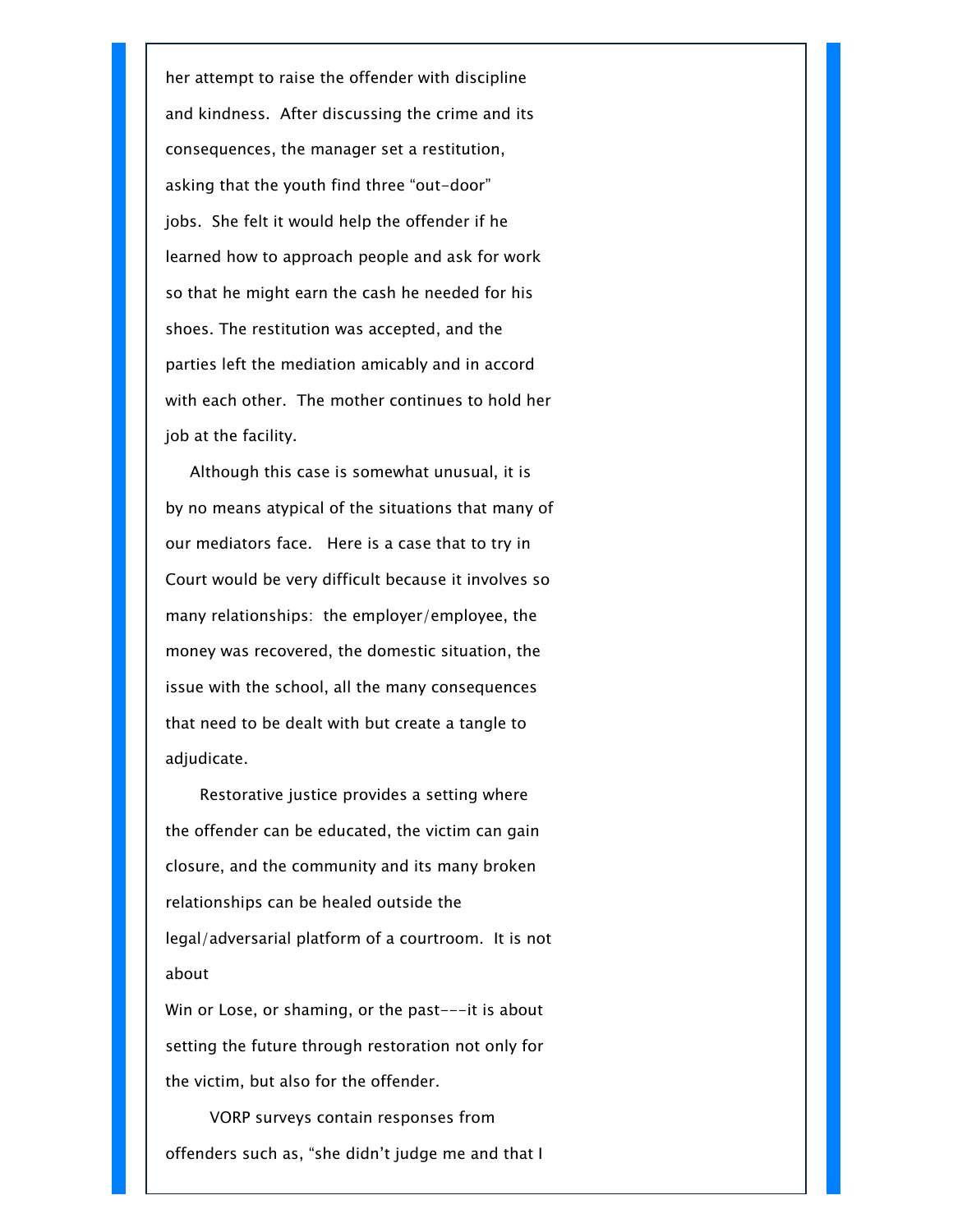greatly appreciate! "...I got a second chance" and her guardian added, "the facilitator was very helpful and the victim was kind and understanding" Another said, "she made me understand why this incident [was] wrong and my consequences. This is what I liked the most and it was very helpful to me". One parent/guardian noted, "everyone was interested in the overall goal of helping my daughter. The program has been wonderful".

 Other offenders say things like, "it changed my life around", "I look at a lot of things different now", "instead of just giving me a paper, she actually taught me some stuff about life", "she gave me the opportunity to tell my side of the story, and apologize for my mistakes…more youth need to go through the VORP program it teaches you more than what paying court costs does".

 Parents and guardians see the program as beneficial to both the victim and offender and an excellent program for their children. Even beleaguered store managers and loss prevention professional realize that something healing is occurring---one writes, "I received the essay from the last VORP participant you had arranged a meeting with me here at the store. I know I have never told you in the past about how highly I think of you and this program and what a difference in some of these children's lives you are making. Young people like this one make it all